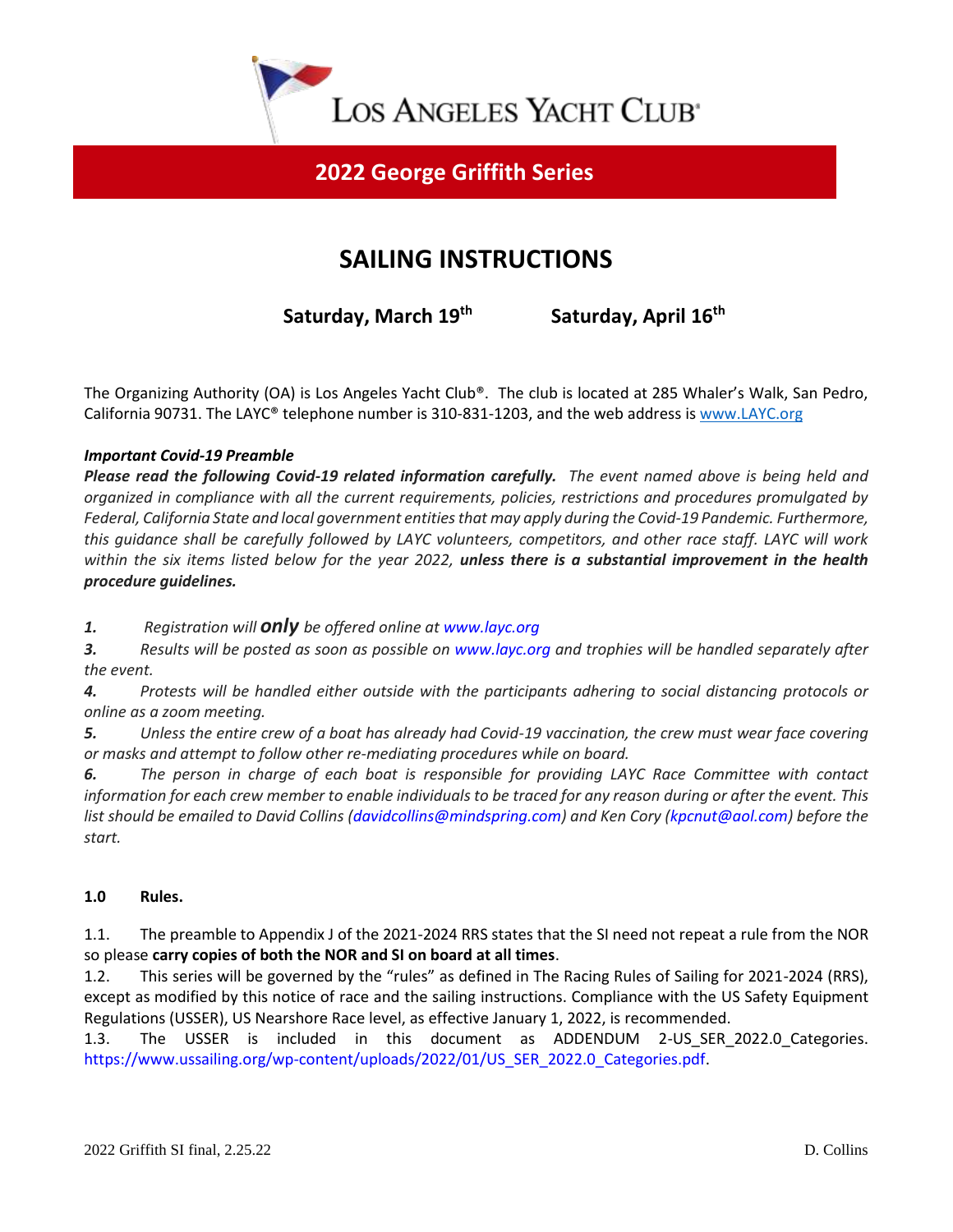1.4. USSER compliance may be monitored with random inspections to be made after the finish of each race for minimum equipment compliance. If selected, you will be contacted by a technical committee member to make arrangements for the inspection.

1.5. RRS 52 is modified to allow the use of winches operated using stored power.

1.6. RRS 55 is modified by adding the following sentence to the rule: "However, discarding biodegradable sail stops when setting a sail is permitted."

1.7. All competitors are asked to observe **USCG Navigational Rule 9**, which in part reads "A sailing vessel shall not impede the passage of a vessel which can safely navigate only within a narrow channel or fairway."

1.8. Breaches **of IRPCAS Rule 10, Traffic Separation Schemes** (TSS), will not be grounds for a protest by a yacht. This changes rule 60.1(a). However, a yacht that is reported by a government authority for a breach of IRPCAS Rule 10, may be protested by the Race Committee, and also subject to any penalties levied by the government authority. The penalty is at the discretion of the protest committee. This changes rule 60.2.(a)

1.9. Further, **USCG Navigational Rule 34**, in part reads "…When vessels in sight of one another… [are] in doubt whether sufficient action is being taken by the other to avoid collision, the vessel in doubt shall immediately indicate such doubt by giving at least five short and rapid blasts on the (horn)." Any boat participating in an LAYC race that is identified in any complaint from the Coast Guard, Harbor, Pilot or a Commercial Vessel Captain that has warned that participating boat by sounding five horns will be presumed to have infringed this instruction. **RRS 60.2, 63.1 and A5 are modified to add that the Protest Committee may disqualify a yacht infringing this instruction without a hearing.**

1.10. All boats are reminded that launching/controlling/flying any unmanned aerial system (UAS or "drone") over federally controlled areas or in close proximity to commercial vessels is strictly prohibited.

**2 Schedule of Races.** The Warning Signal for the first start on both days will be at 1255. On both days the start will be a pursuit style inverted start.

**3 Pursuit Race Start.** The Race Committee will assign individual starting times for all yachts.

### **4 Start and Finish lines.**

The *start line* will be located inside Los Angeles Harbor east of Pier 400 in the vicinity of these coordinates: *N33 43.01', W118 14.58'.* The finish line for all races will be located inside the Los Angeles Harbor East of the Lane Victory in the vicinity of *N33 43.00', W118 16.22'.* See Course Chart.

#### **5 Courses.**

5.1 Both races will use the same course chart. The course will be displayed using the number boards on the Race Committee boat. All marks to be rounded to port, except mark 58 which is left to starboard.

- a. Courses and marks are described on the "Griffith Series Course Chart".
- b. The LAYC George Griffith Course Chart dated 3.16.2020 is available online and at LAYC clubhouse. All previous course charts should be discarded.
- c. There are three course choices.

#### **6 The Start**

6.1 The Start of both RACE #1 and RACE #2 will utilize a "pursuit" or Reverse Handicap start.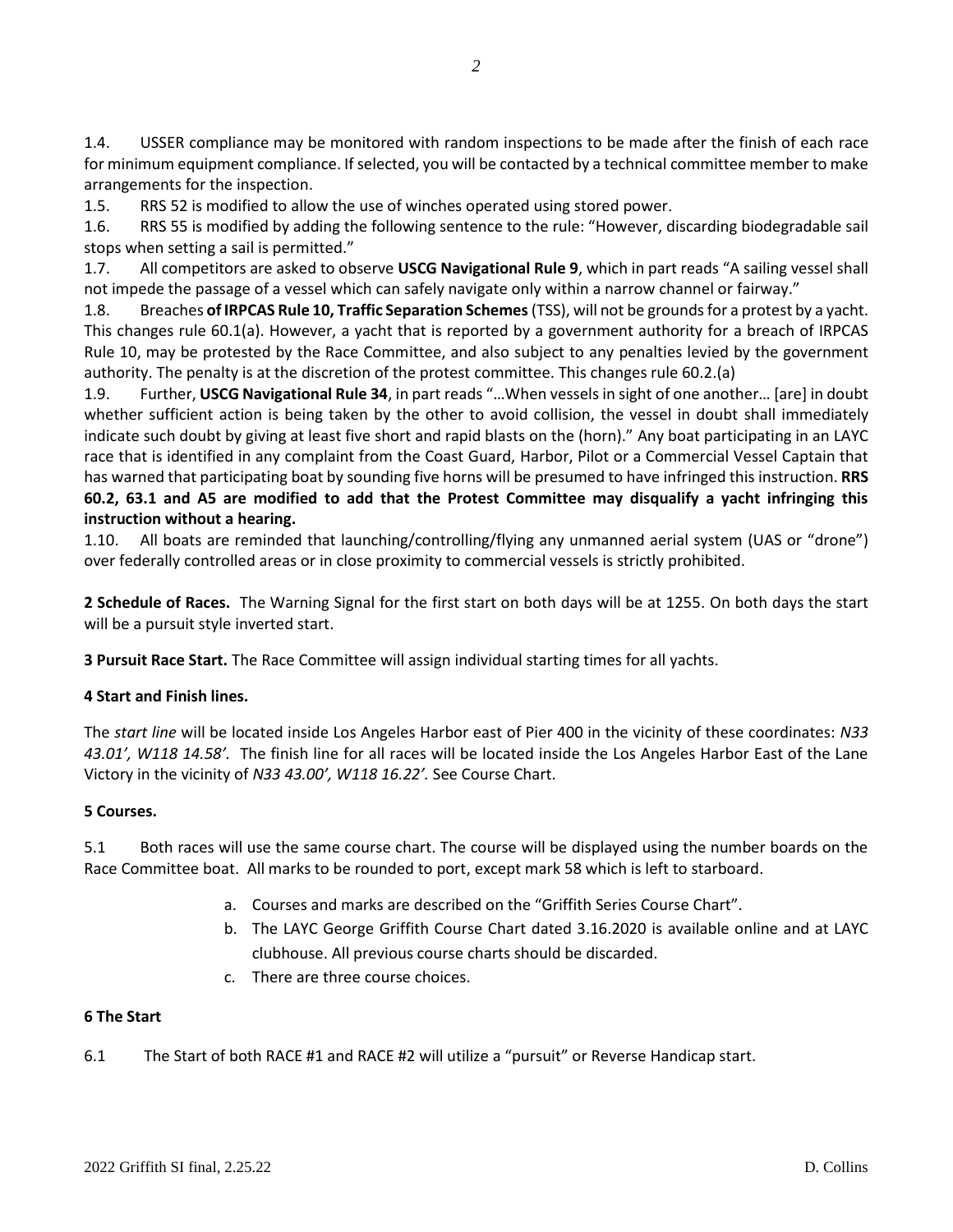6.3 The race will be started using RRS 26 except as modified by these Sailing Instructions.

6.4 The starting line will be between a staff displaying an orange flag on the Race Committee boat and a nearby orange mark.

6.5 To alert everyone that the starting sequence is about to commence, multiple sound signals will be made approximately one minute before the warning signal for the first boat.

6.6 Attention Signal 1254, Warning Signal 1255, Preparatory Signal 1256, First Competitor Start 1300.

6.7 **After the first start a whistle will be sounded at each individual start time but with no flag.** For the purpose of establishing a boat's Preparatory Signal time, it shall be four minutes prior to her individual start time, but with no flag nor sound signal. Boats not racing (before their prep signal) shall keep clear of the racing area.

6.8 Any boat OCS will be signaled with a horn and on channel 71 and shall round an extension of the starting line to restart. **Code flag X will not be flown.** Failure of equipment, failure to hear a hail, delay in hailing or the order in which hails are given shall not be grounds for redress. This modifies RRS 29.1.

## **7 Time Limit and Retirement.**

7.1 Boats finishing after 1700 hours shall be scored DNF. This changes RRS 35 and A4.

7.2 A boat that retires from a race shall notify the Race Committee by hailing or by VHF 71 before leaving the race area.

### **8.0 Protests and Request for Redress.**

8.1 A boat intending to protest shall notify the Race Committee and identify the boat being protested promptly after finishing.

8.2 Protests shall be written on forms available at the LAYC front desk (or online at [www.ussailing.org\)](http://www.ussailing.org/) and filed within one hour after the Race Committee boat has docked. The Protest Time Limit (45 minutes after the signal boat docks) shall be displayed at the LAYC front desk.

8.3 The Protest Committee will hear protests as soon as practical in approximately the order of the receipt.

8.4 It may be necessary to hold protests at a later date or online.

### **9.0 Scoring.**

9.1 The Low Point system of Appendix A will apply. Two races are required to be completed to constitute a series. A yacht's series score will be the total of her race scores. There will be no "throw out" race. Series ties will be determined as in Appendix A8.

### **10 Trophies.**